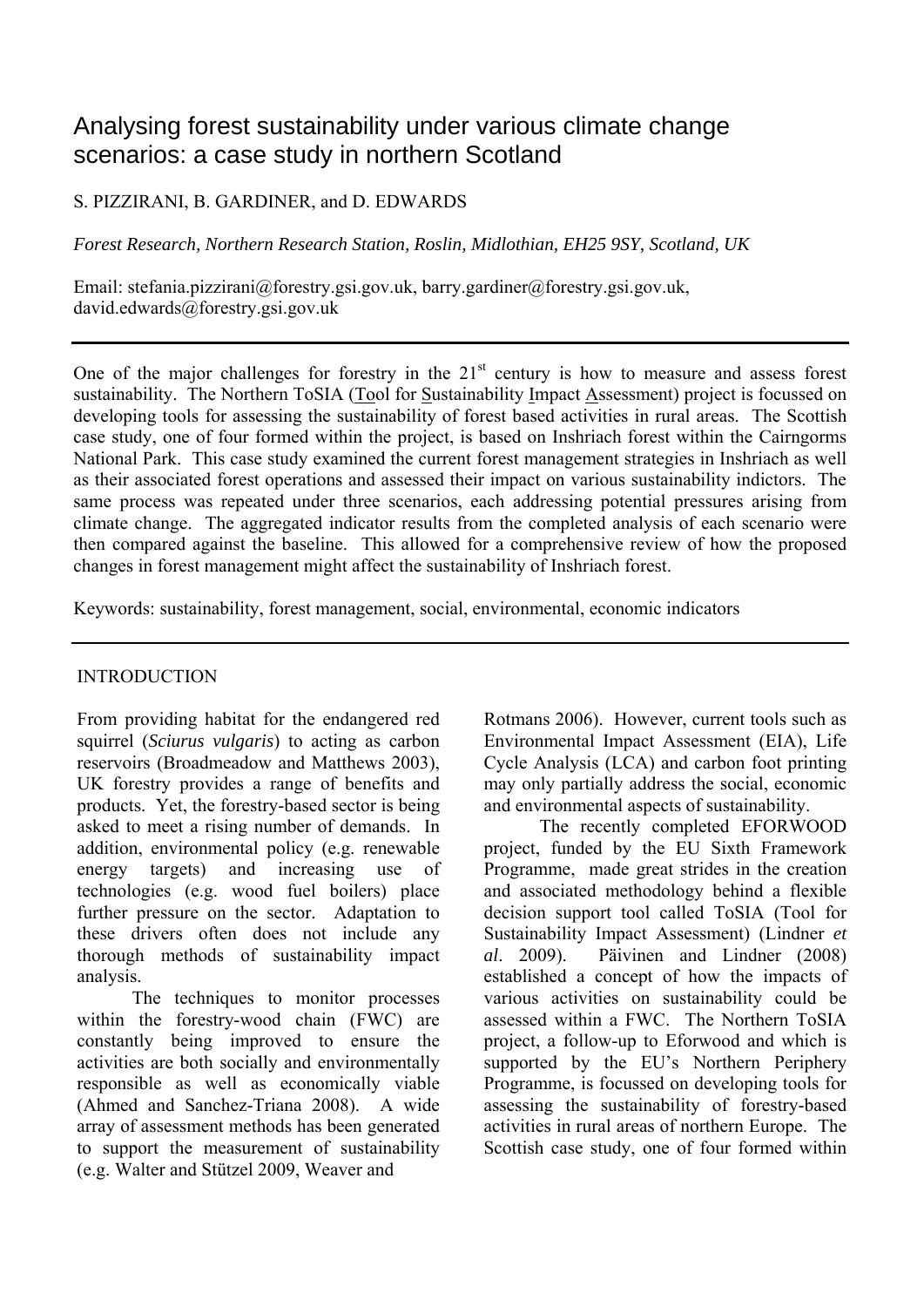the project, is based on Inshriach Forest within the Cairngorms National Park.

 The case study examined potential management changes in the forests and demand from industry. The impact of these changes on the sustainability of the FWC was then evaluated. The FWC processes included in our analysis were the establishment and growing phases of the trees followed by harvesting and transport to the sawmill gate.

### THE CAIRNGORMS NATIONAL PARK CASE STUDY AREA

The [Cairngorms National Park](http://www.cairngorms.co.uk/thepark/maps/) (see Figure 1) is Britain's largest National Park. Within the park area  $(3800 \text{ km}^2)$  lies a range of landscapes and habitat which provide a variety of benefits to the local tourism industry, biodiversity including endangered wildlife, and local and regional timber enterprises (CNPA 2007).

FIGURE 1 *The extent of the Cairngorms National Park in northern Scotland.* 



 The Park has a commitment to investing in its sustainable management. The Cairngorms Forest and Woodland Framework sets out strategic objectives and local priorities which

mitigate against climate change, develop a sustainable timber resource, aid forestry business development, foster community development, promote access and health, improve environmental quality and benefit woodland biodiversity (CNPA 2008: 8).

#### **Inshriach forest**

The Northern ToSIA Scottish case study focuses on Inshriach Forest within the Cairngorms National Park. Inshriach is located on public land managed by the Forestry Commission, and is mainly comprised of Scots pine (*Pinus sylvestris*) and other conifers. Key policies and strategies for the Inshriach Forest Plan include the protection and improvement of biodiversity interests whilst balancing the needs for recreation and timber production to create a diverse, high quality forest (Forestry Commission Scotland 2008: 4).

 The area of Inshriach forest is 3 689 ha, and is mainly comprised of even-aged stands with a management history of commercial clear felling. More recently, however, the emphasis has been on restoring areas of native pinewoods through the removal of exotic conifers and adopting more continuous cover silvicultural management. There is also considerable interest in the area for recreational purposes, although timber production will always remain one of the primary objectives. In addition, this forest has high numbers of endangered Red squirrel and Capercaillie (*Tetrao urogallus*) (Forestry Commission Scotland 2008). The total harvested timber volume from the forest in 2008 was  $10\,832 \text{ m}^3$ .

#### FOREST MANAGEMENT ALTERNATIVES

There is a wide variety of choices that can be made in forest management including tree spacing, species composition and level of intensive mechanised operations used. To help monitor and evaluate the impacts of management decisions, a common classification was developed, which is based on the forest objectives and applied processes (Duncker *et al*. 2007).

 The purpose of the classification into forest management alternatives (FMAs) is to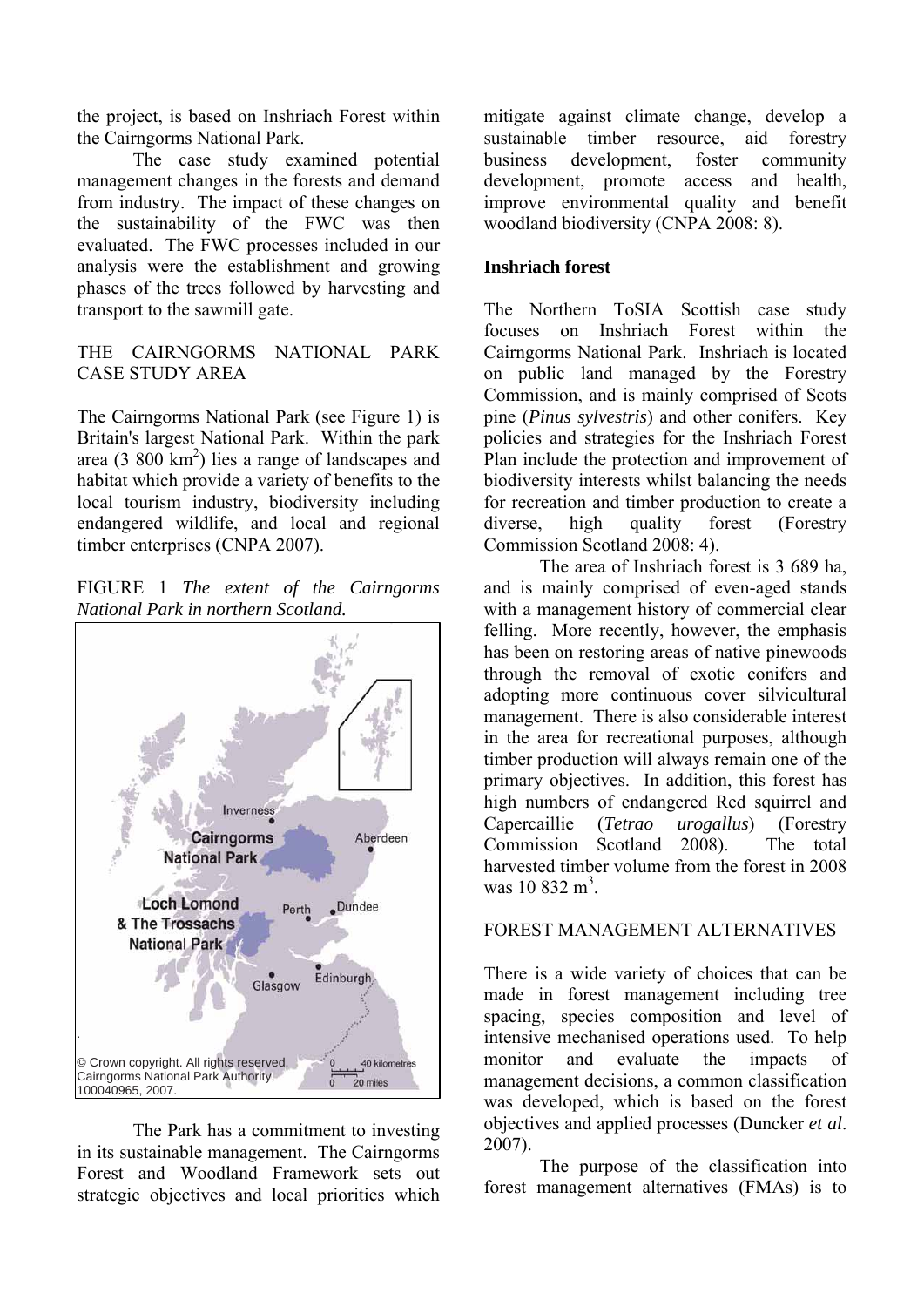provide a multi-level approach which places all management operations and objectives within five main classes. These classes are placed along a gradient of management intensity:

- FMA 1 is a forest nature reserve
- FMA 2 is continuous cover forestry
- FMA 3 is combined objective forestry
- FMA 4 is intensive even-aged forestry
- FMA 5 is wood biomass production.

The more intense the management regime, the more the economic gain, but at the expense of social and ecological services (see Figure 2). The main benefit of adhering to the FMA structure is that it presents the possibility to classify and compare any forest area regardless of location.

 For the purposes of this case study, a range of management processes were assumed for each FMA (see Table 1).

FIGURE 2 *A diagram of Forest Management Alternatives (FMAs) along a gradient of management intensity.* 



#### **Forest management alternative 1**

The Forest Nature Reserve approach (FMA 1) occurs on sites where there is little forest management intervention. For this case study, however, it was assumed that there was no management such as stand thinning nor was there any timber production. FMA 1 completely relies on natural regeneration which is likely to be associated with higher biodiversity and recreational values.

#### **Forest management alternative 2**

The Continuous Cover Forestry (CCF) approach (FMA 2) occurs on sites with suitable soils and low risk from wind. It was assumed that only 40% of each hectare is planted while leaving the remainder to be established through natural regeneration. The stand rotations are, in this case study, 80-90 years with 5 thinnings and a partial (selective log) felling. Tree stems in this FMA are more likely to reach a large diameter at breast height (dbh) and possibly a high timber quality due to these long growth periods and multiple thinnings. Other priorities for FMA 2 include providing areas for recreational activities, habitat for wildlife, carbon uptake and landscape connectivity.

#### **Forest management alternative 3**

The Combined Objective approach (FMA 3) occurs on sites which are less sheltered from wind and therefore needs to be thinned less frequently than FMA 2. Since timber production is one of the key purposes, natural regeneration is no longer used but social and ecological needs are still taken into consideration during forest management operations. Such sites rely on intensive forest establishment and maintenance practices such as mounding and drainage and may be planted with genetically improved material. The stand rotations are, in this case study, 75 years (for conifers) and 50 years (for broadleaves) with 3 thinnings and a final clear felling.

#### **Forest management alternative 4**

The Intensive Even-aged approach (FMA 4) occurs on sites where timber production is the major objective though there may be associated social and ecological benefits. Forest growth periods are decreased but are still long enough to produce large quantities of timber, some of which may be of high quality. As in FMA 3, intensive forest establishment and maintenance practices are used and sites are planted with genetically improved material. The stand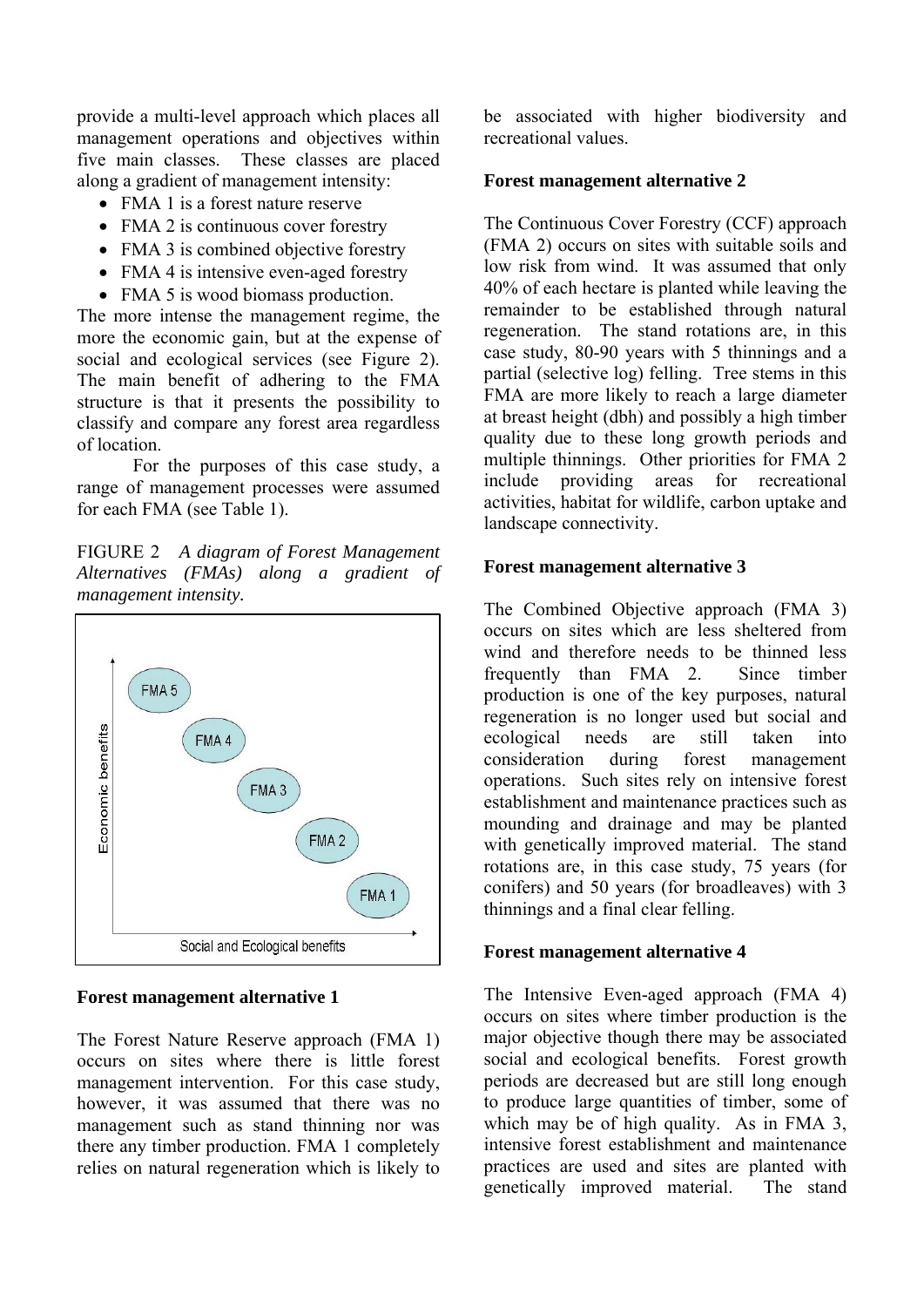rotations are, in this case study, 60-75 years with 2 thinnings and a final clear felling.

### **Forest management alternative 5**

The wood biomass production (FMA 5) occurs on sites where timber production for the woodfuel industry is the primary aim, but timber quality is not. For this case study, a broadleaf mixture of Sycamore, Ash and Birch was planted which did not require intensive establishment and maintenance practices. There is only one pre-commercial thinning and a final clearfell at 40 years where the whole stem (including harvest residues) are chipped and transported in a container truck.

## **SCENARIOS**

The impact of forest management decisions on sustainability indicators was measured in four separate scenarios. The scenarios were not modeled into the future but instead directly replaced the Baseline Business as Usual regime. Each scenario was developed under the guidance of forest planners, incorporated the different primary objectives of the area, and was designed to reflect actual or potential changes to Inshriach's forest design plan. The proportion of FMAs fluctuated between scenarios to represent these changes (see Table 2). The four scenarios are:

- Baseline: Business as Usual, *i.e*. the current management system.
- Scenario 1: Due to climate change, there is an increasing intensity of biotic threats (e.g. Red Band Needle Blight *Dothistroma septosporum*) which primarily attacks pines. In addition, there is a corporate target that forested land be restored to broadleaves where possible. The combined effect leads to the widespread conversion of Scots pine to another suitable species such as Birch (*Betula* spp.).
- Scenario 2: There is a general desire to restore intensive forested areas to a more natural system. The objective is to increase both biodiversity and the stands' attractiveness for tourism. Areas designated for intensive even-aged

forestry decrease leading to a rise in the area managed using continuous cover forestry.

• Scenario 3: Responding to climate change mitigation policies, woodfuel industries increase their demand for wood chips and pellets. Areas of intensive even-aged forestry and wood biomass production increase dramatically.

### INDICATORS AND ASSUMPTIONS

The impact of these scenarios was measured against various sustainability indicators. The sustainability values for all the indicators followed the ToSIA protocol developed under the EFORWOOD project (Linder et al., 2007). Values are calculated per hectare within the forest during the growth phase, and per cubic metre once the trees are harvested and transported to the sawmill. The assumed management regime within each FMA allows for a prediction of volume of timber produced per hectare. Indicators were measured for every process from establishment through the growing period, to harvesting and transport to the sawmill gate. At the end of each scenario all indicators and their associated values were aggregated to provide the absolute value per hectare and the total value for Inshriach forest. All costs and values were measured in pounds sterling (£) for a reference year of 2005.

## **Gross Value Added**

Gross Value Added (GVA) is calculated from the costs and the value of products and 0% inflation is assumed.

## *Log diameter and quality designations*

There are many methods of material allocation (e.g. Lundqvist *et al.* 2009) and quality assessment (Macdonald *et al.,* 2009). For the purposes of this case study, log quality to determine Green sawlogs (high grade timber) and Red sawlogs (lower grade timber) was based on the Forestry Commission classification system (Anonymous, 1993) and expert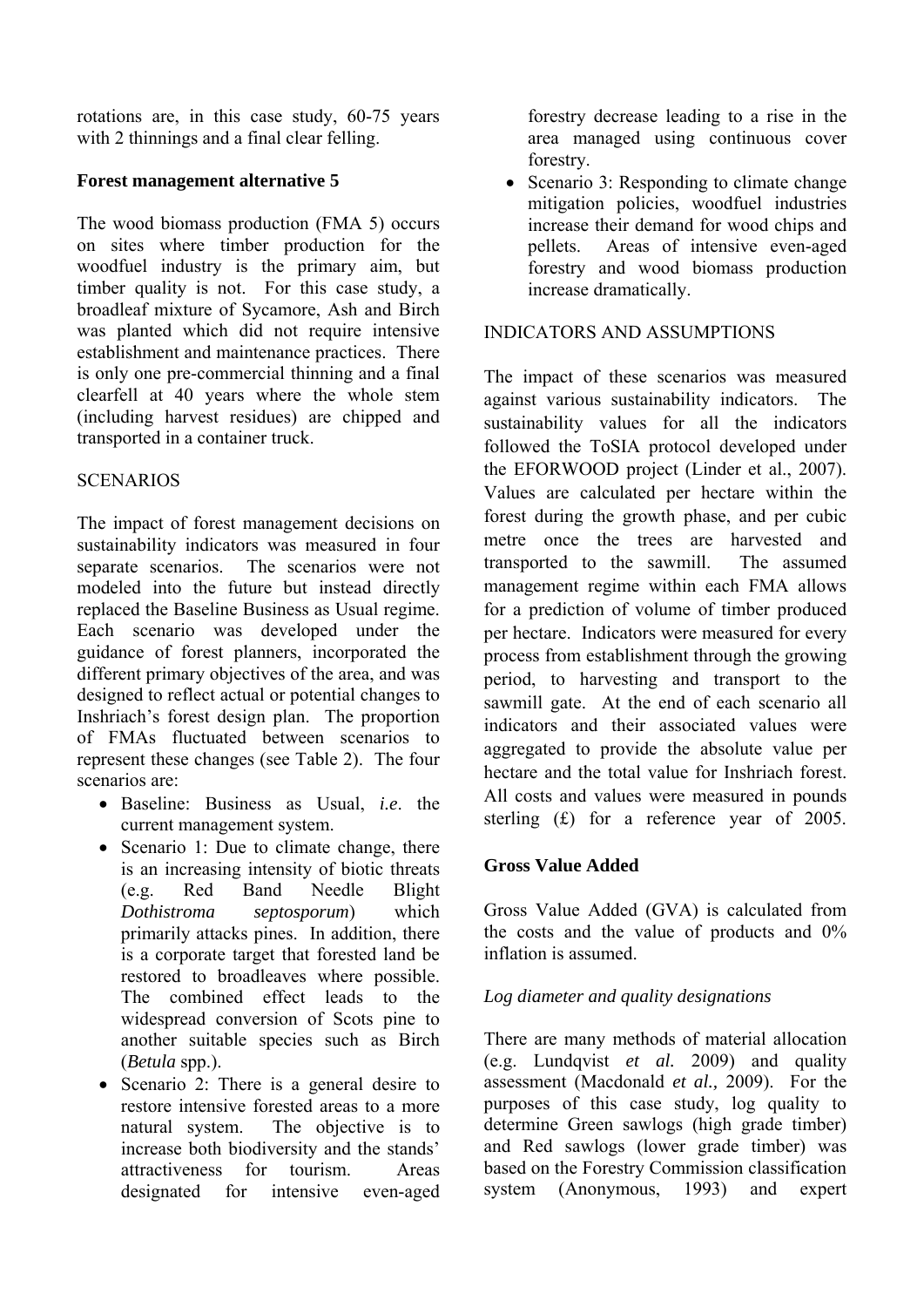knowledge of actual timber production in Inshriach. Other log designations were based on log top diameters:

- Sawlog: Top diameter over bark normally greater than 18cm. The sawlog material is further designated into Green and Red logs.
- Pallet: Top diameters over bark normally between 14 and 18cm.
- Pulp: Log top diameter normally less than 14cm.
- Biomass: For the biomass scenario, the entire stem (including harvest residues) is used and processed as chips.

### *Timber value*

The stumpage values were calculated using the following assumptions based on actual prices paid from a major UK sawmilling company (Mochan, S. *pers. comm*.):

- £37/ $m^3$  for Green sawlogs
- £34/ $m<sup>3</sup>$  for Red sawlogs
- £27/ $m^3$  for pallet logs
- £22/tonne for pulp
- £22/tonne for biomass

### *Costs and value added*

The costs breakdown was taken as follows:

- Cost of growing the stand is given by  $Cost = \sum \text{operational costs} + (94*A \text{ge})$ where operational costs were specific to each FMA (see Table 1) and £94 is an aggregation of fixed costs that occur every year during stand growth.
- The value added of harvesting is  $\text{\pounds}4/m^3$
- The value added of forwarding is  $£5/m<sup>3</sup>$
- The value added of chipping is  $£5/m<sup>3</sup>$
- The value added of transport is  $£10/m<sup>3</sup>$  for all products regardless of distance.

### **Greenhouse gas emission**

Each FMA has a different mixture of management techniques used (see Table 1). The more intensive the management (particularly with regards to machinery used), the more fuel is consumed which consequently leads to higher greenhouse gas emissions. The emissions considered were only from direct sources and not indirect sources from, for example, the emissions created during the manufacturing of the machinery itself. The fuel usage for a selection of operations is as follows:

- Mounding: 250 litres/ha
- Drainage (maintenance): 250 litres/ha
- Harvesting (clearfell):  $1.2$  litres/m<sup>3</sup>
- Forwarding:  $0.9$  litres/m<sup>3</sup>
- Transport (of logs):  $0.035$  litres/m<sup>3</sup>/mile

 The total fuel consumption for a given scenario was then converted to  $CO<sub>2</sub>$  emitted (kg) using the conversion (DEFRA, 2009)  $CO<sub>2</sub>(emitted) = 2.661* litres.$ 

### *Transport distance*

Transport for sawlogs, pallet and pulp was all carried out by 44-tonne truck (25.9-tonne timber capacity). Transport for biomass was carried out by container truck (assumed 20.83-tonne capacity). Conversion from  $m<sup>3</sup>$  to tonne was assumed to be a one-to-one ratio. The transport  $(miles/m<sup>3</sup>)$  was calculated by using the following equation: total trips needed\*total miles to sawmill. The trucks were assumed to have a 40mph average travelling speed with two hours added per trip to account for time spent loading and unloading. The transport includes empty backhauling, which effectively doubled all distances:

- Inshriach to Gordon's sawmill in Nairn  $(pallet) = 88 miles$
- Inshriach to BSW sawmill in Boat of Garten (red sawlogs) =  $26$  miles
- Inshriach to BSW sawmill in Fort William  $(green sawlogs) = 136 miles$
- Inshriach to Norboard in Inverness (pulp)  $= 80$  miles
- Inshriach to Balcas biomass plant in Invergordon (wood chips) = 110 miles

### **Carbon stock**

The carbon stocks for each FMA were calculated by extrapolating existing estimations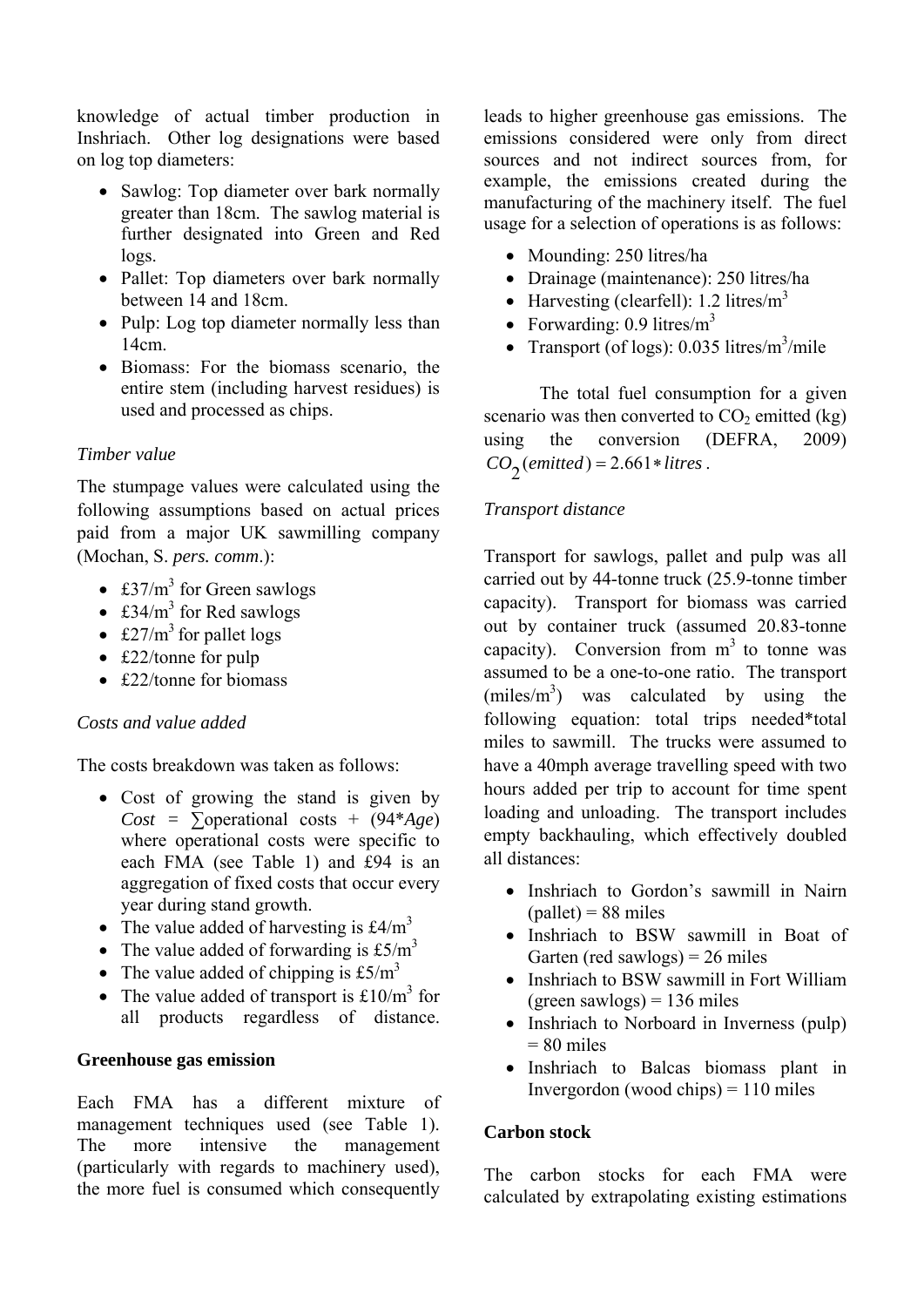from Morrison *et al.* (2009: Table 3.1). The figures are based on whole tree carbon stocks.

- FMA 1  $457$  tCO<sub>2</sub>eq ha<sup>-1</sup>
- FMA 2 286 tCO<sub>2</sub>eq ha<sup>-1</sup>
- FMA 3 257 tCO<sub>2</sub>eq ha<sup>-1</sup>
- FMA 4 229 tCO<sub>2</sub>eq ha<sup>-1</sup>
- FMA 5  $86 \text{ tCO}_2$ eq ha<sup>-1</sup>

# **Employment**

Employment figures were measured in hours but converted to Full-Time Equivalent (FTE) using a conversion rate of 1 584 hours per working year (Spencer, S., *pers. comm*.). The employment from direct forest operations was calculated for each scenario using figures derived from expert opinion and actual experience. Furthermore, a fixed amount of labour was assumed per hectare for indirect forest operations such as administration, management and research.

# **Recreation**

Recreation scores were derived through a Delphi survey method involving experts in landscape preference research who provided scores for the recreational value of 180 forest stand types in upland areas of Great Britain (Edwards *et al*. 2009). It was inferred that recreational value and associated aesthetic impressions are to some extent dependent upon silvicultural attributes, in particular stand structure, age class and tree species composition (Edwards. *et al*. 2009).

 For each FMA, the forest stands were divided into four phases of development: establishment (0-5 years), young (5-15 years), medium (15-50 years), and adult  $(>50$  years) (Duncker *et al*., 2007). The resulting recreation scores (on a relative scale of  $1 - 10$ ) were then attributed to each phase in each FMA.

# **Forest biodiversity**

Forest biodiversity scores were derived based on expert opinion and analysis of various biodiversity sub-indicators including vertical and horizontal structure, associated habitats, dead wood, ground flora, faunal diversity, tree and shrub composition, epiphytes, naturalness and continuity (Smith, M. and Mason, B. *pers. comm.*). The forest stands within Inshriach were divided into four phases of development (see Recreation indicator above), and the biodiversity scores (on a relative scale of  $1 - 10$ ) were attributed to each phase in each FMA.

# RESULTS

The case study generated a large amount of results which were analyzed to determine the impacts each scenario had on the sustainability indicators.

 In Figure 3 the relative values of all the calculated indicators are shown against the baseline (business as usual). Displaying the results in this way allows for a comparative analysis of the scenarios.

 Choice of scenario can have a big impact on the sustainable indicator results. In particular, GVA was greatly affected in Scenario 1 with an approximate 50% reduction in value when compared to the baseline. This is mainly attributed to the decrease in intensely forested land and the increase in planting Birch (*Betula* spp.).

 Greenhouse gas emissions are also lowest in Scenario 1 as planting broadleaves (non-intensive forestry) requires very few machine-based operations during establishment, such as mounding and drainage, thus producing less  $CO<sub>2</sub>$  emitted (kg). Scenarios 2 and 3 both primarily plant conifers which do require intensive establishment, however, Scenario 3 focuses far more on intensive wood production as well which led to further greenhouse gas emissions.

 Employment does remain fairly constant throughout the scenarios but does not include additional employment outside the wood chain such as tourism. However, even a small variation in assumptions such as rotation length, survival of seedlings, and rate of natural regeneration may affect employment figures, and this will be assessed in future refinements of the data.

Carbon stock, recreation and biodiversity all show the same trend when compared to the baseline scenario. Scenario 2 demonstrated the highest potential for increasing the carbon stock,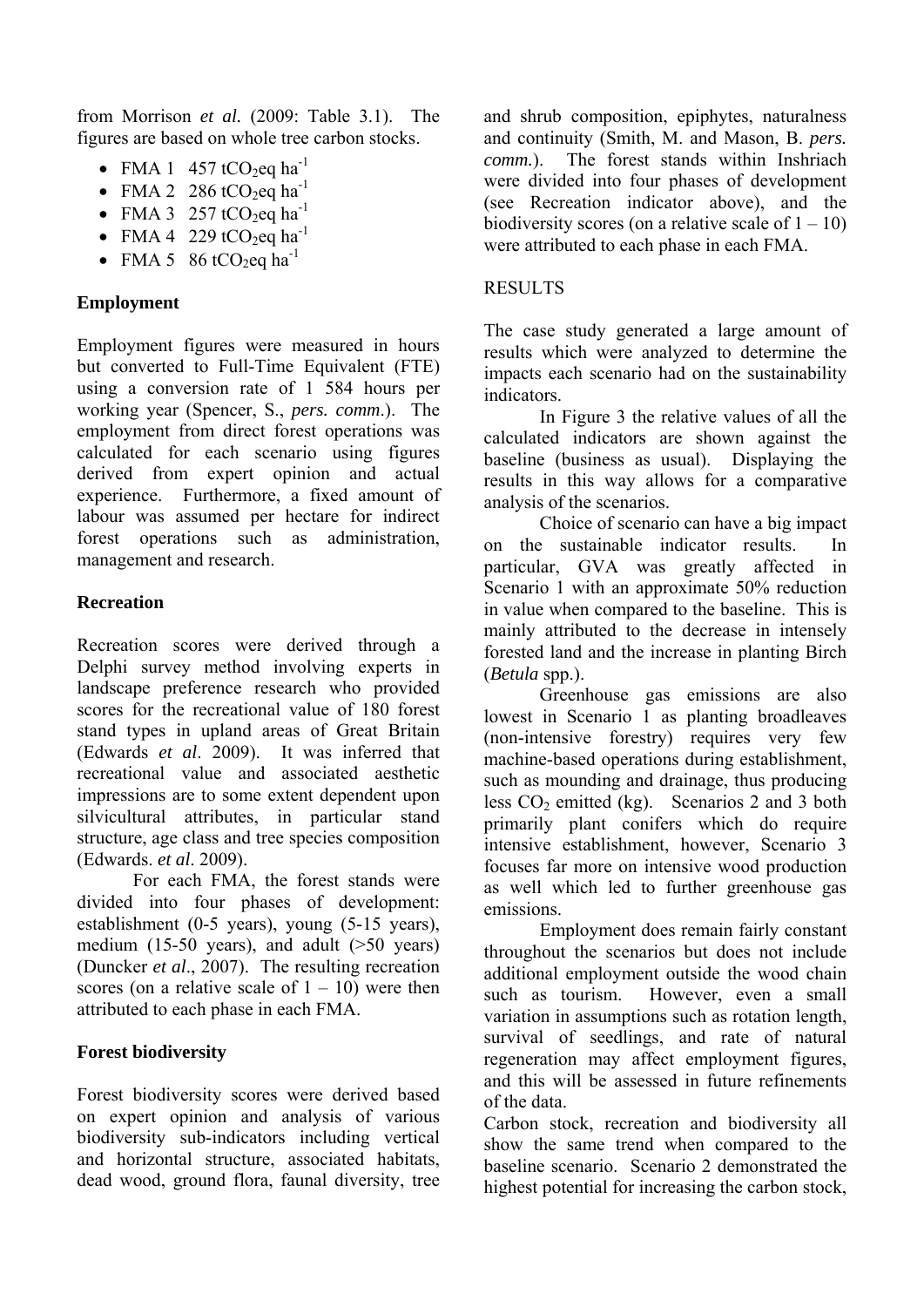

FIGURE 3 *Relative values of key indicators for 3 scenarios in comparison to the Baseline (current management).* 

recreation value, and biodiversity value. This is due to the decrease in short-rotation intensive forestry and the significant increase in longrotation continuous cover forestry where there is no clear felling, only tree group selection (0.1– 0.4 hectare). The characteristics of minimal disturbance from heavy machinery and mixedage stands both contribute to a forests' capacity to sequester carbon, provide habitat for various wildlife, and create a visually pleasing environment for recreational activities.

 It is also possible to assess the results in greater detail, for example, at a hectare level instead of forest stand level. In Figure 4, Figure 5, and Figure 6 the accumulated values of GVA, greenhouse gas emissions and employment are shown as the proportion contributed from each stage of the wood chain for FMA 4 (baseline scenario). GVA and employment are relatively evenly distributed between operations although clearly the time scales involved vary widely. However, transport dominates greenhouse gas emissions contributing over 50% of the total for all operations to the mill.

FIGURE 4 *GVA values by process for Baseline FMA 4.* 



FIGURE 5 *GHG values by process for Baseline FMA 4.* 

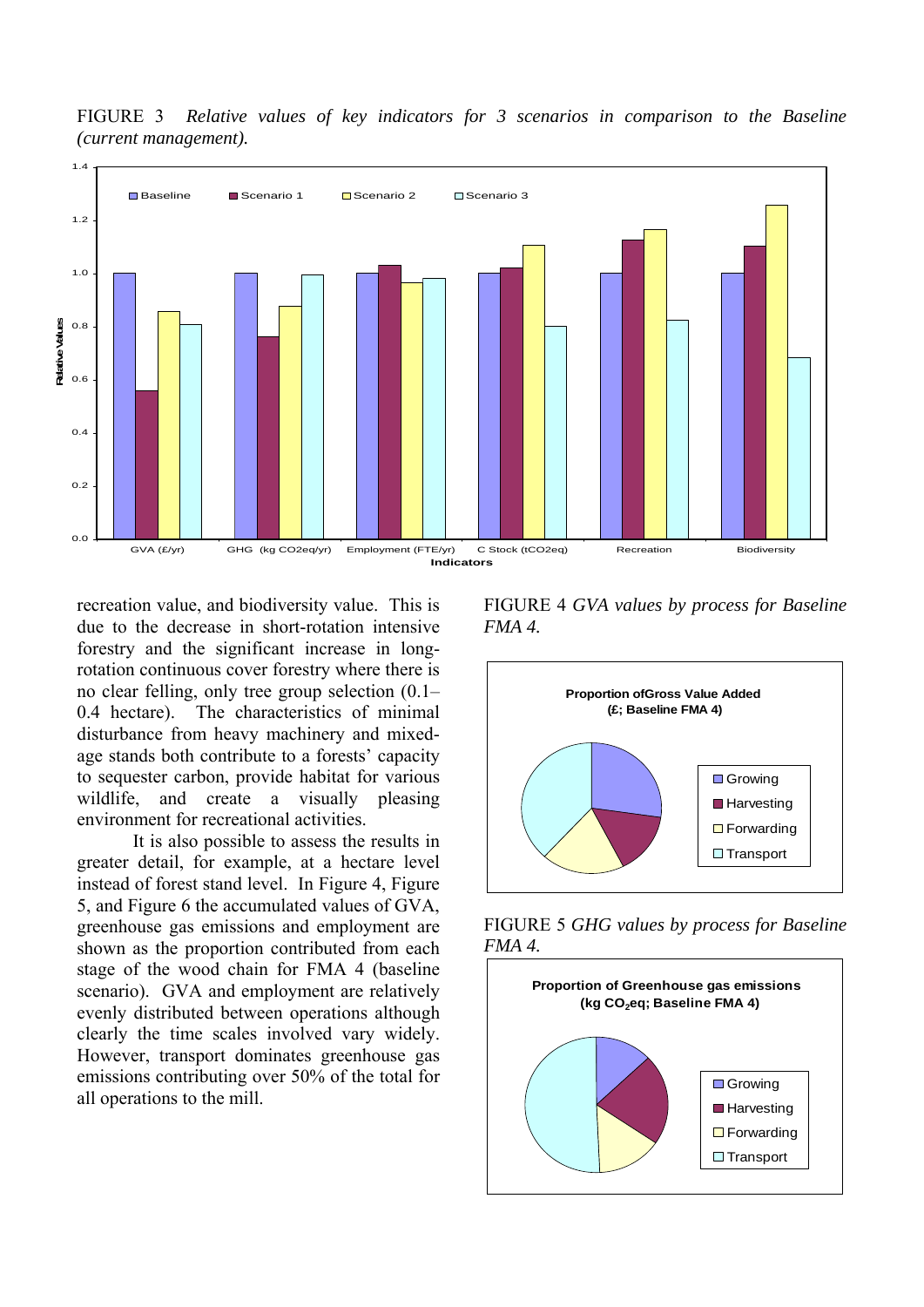FIGURE 6 *Employment values by process for Baseline FMA 4.* 



### DISCUSSION

The results illustrate the ToSIA methodology and its use to evaluate different forest management scenarios against a number of key indicators. Overall, Scenario 2 seems to offer the best alternative with increased carbon stocks, biodiversity and recreation values and reduced greenhouse gas emissions but with little impact on employment and only a relatively slight reduction in GVA (26%).

 However, the analysis can only be as good as the data available. Every attempt was made to collect accurate and realistic data to support the various indicators used. Sometimes data was not readily available or, on occasion, did not even exist in the format required. Expert opinion and knowledge became an invaluable resource during this case study but there still remains a need for data refinement to provide more rigorous and defendable results.

 A key driver in ToSIA is the volume of timber generated and its division into wood products. The allocation of timber into sawlog, pallet or pulp products is a critical step in assessing the value of the forest stand. At the time of this case study, a Scots pine allocation model was still in its final stages of development and was not able to be utilised. Therefore, the allocation figures used in this case study were derived from data from harvested material from Inshriach forest.

 The results to do not detail jobs created from road or forest track construction. Additional data acquisition would be required to

complete this area of research. Furthermore, the results do not specify possible jobs created from associated forest industries (e.g.—eco-tourism) as this sector is considered to be outside the forest wood chain for our study.

 The recreation indicator is currently not spatially explicit, and would be improved through further work using view shed analysis weight the contribution of each stand to the overall recreational value of the forest by its visibility or accessibility to the public. Other design-related features of the forest landscape could be incorporated into the analysis through participatory modelling approaches. Similar landscape-level refinements to the approach may be possible with other indicators including biodiversity.

### **CONCLUSIONS**

This case study was an illustration of how ToSIA principles may be applied at forest stand level. A major advantage of the ToSIA methodology is that it allows the user to analyze not only current sustainability impacts but also impacts from potential future scenarios as well. Such analysis allows managers and policy makers to evaluate the advantages and disadvantages of different management options and to compare this against the planned objectives for a forest. This information can be valuable in planning and in consultation with stakeholders in order to aid decision making and to ensure local engagement with management plans.

 The scenarios detailed in the examples above are for illustrative purpose only although effort was made to reflect actual operations and values. Considerations must be given to the assumptions made and the possible inaccuracies due to unavailability of data. However, the scenarios demonstrate that it is possible to calculate sustainability indicators of value and importance for the forest based industries.

#### ACKNOWLEDGEMENTS

Sincere thanks to all those concerned who helped in data collection, especially Ian Murgatroyd and Martin Price in Technical Development and Bill Mason in Forest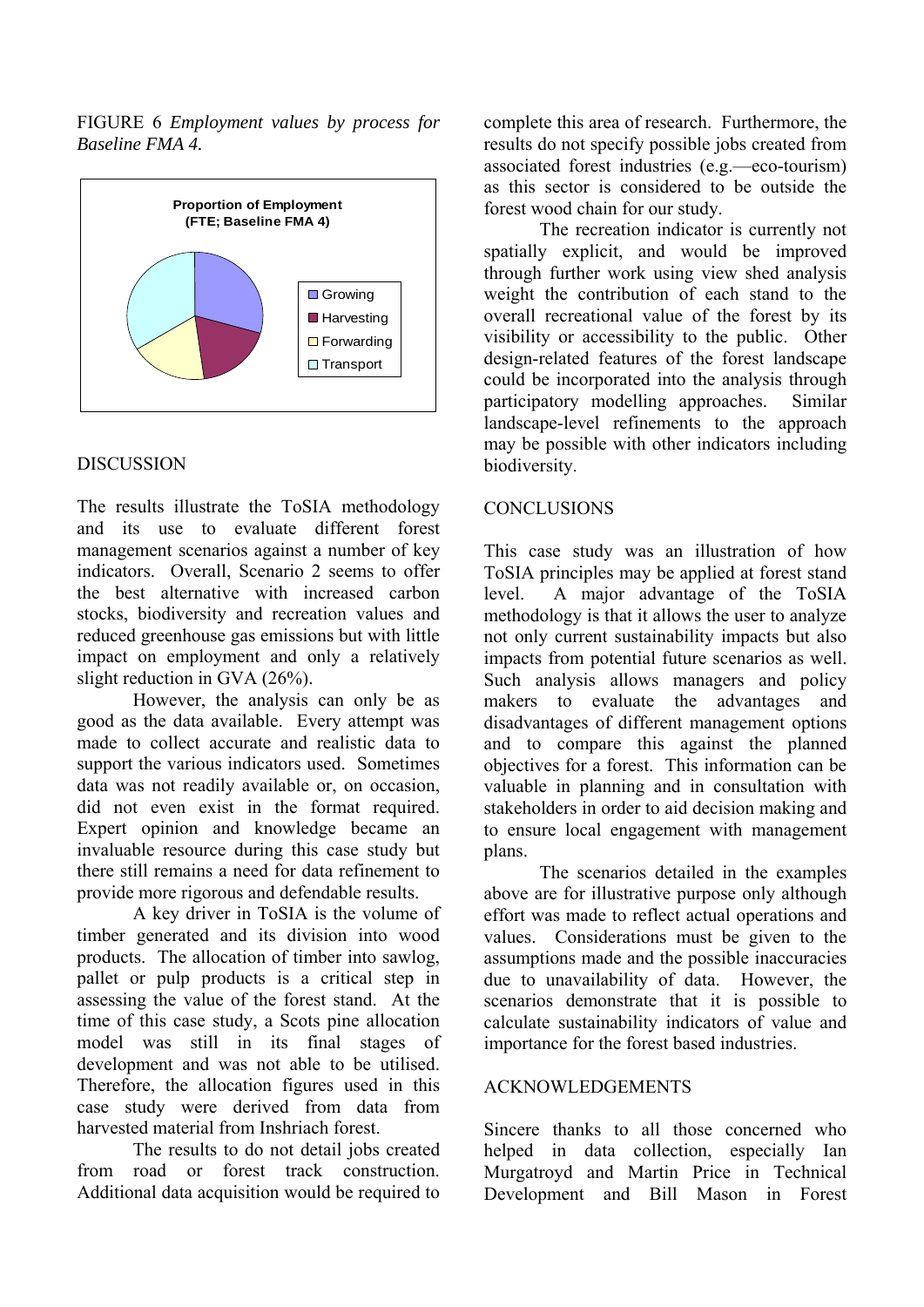Research. Thank you as well to Steve Smith and Peter Walling in Inverness Forest District who were a major foundational support throughout this case study.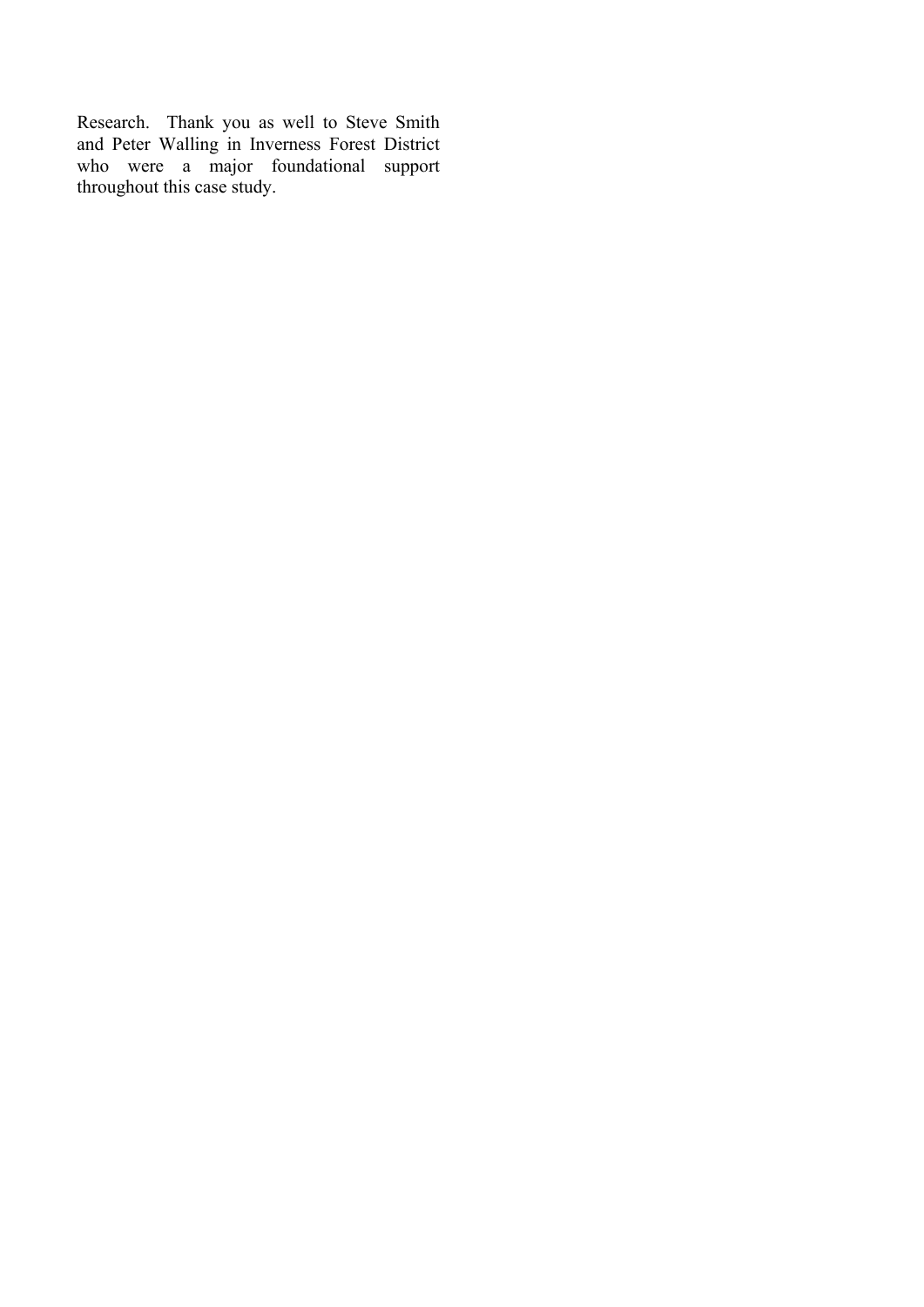TABLE 1. *A list of the management processes used in Inshriach forest for each forest management alternative (FMA). Some proportions changed between scenarios. FMA 1 is a Forest nature reserve, FMA 2 is Continuous cover forestry, FMA 3 is Combined objective forestry, FMA 4 is Intensive evenaged forestry, and FMA 5 is Wood biomass production forestry.* 

| Management operations                   | FMA <sub>1</sub><br>Proportion/ha | FMA <sub>2</sub><br>Proportion/ha | FMA <sub>3</sub><br>Proportion/ha | FMA 4<br>Proportion/ha | FMA <sub>5</sub><br>Proportion/ha |
|-----------------------------------------|-----------------------------------|-----------------------------------|-----------------------------------|------------------------|-----------------------------------|
| Scots pine (SP)                         |                                   |                                   | 95%                               | 95%                    |                                   |
| Broadleaves containerised               |                                   | 40%                               | 5%                                | 5%                     | 100%                              |
| Replace SP failures                     |                                   |                                   | 15%                               | 20%                    |                                   |
| Fencing to protect against deer         |                                   |                                   | 100% (of FMA<br>site)             | 100% (of FMA<br>site)  | 100% (of FMA<br>site)             |
| Electrodyn                              |                                   |                                   | 100%                              | 100%                   | 25%                               |
| Top up spray                            |                                   |                                   | 100%                              | 100%                   | 25%                               |
| Hand weed labour                        |                                   |                                   | 100%                              |                        |                                   |
| Pesticide spot weed                     |                                   |                                   | 100%                              | 100%                   | 100%                              |
| Excavator ground preparation            |                                   |                                   | 100%                              | 100%                   |                                   |
| Drains maintenance                      | Unmanaged nature reserve          |                                   | 25%                               | 25%                    |                                   |
| Respacing - chainsaw                    |                                   | 10%                               |                                   |                        |                                   |
| Cleaning                                |                                   | 20%                               | 20%                               |                        |                                   |
| Thinning - medium harvester             |                                   | 80%                               | 85%                               | 100%                   | 100%                              |
| Thinning - chainsaw                     |                                   | 20%                               | 15%                               |                        |                                   |
| Clearcut - medium harvester             |                                   |                                   | 95%                               | 100%                   |                                   |
| Clearcut - biomass harvester            |                                   |                                   |                                   |                        | 100%                              |
| Selective logging - medium<br>harvester |                                   | 40%                               |                                   |                        |                                   |
| Selective logging - chainsaw            |                                   | 60%                               | 5%                                |                        |                                   |
| Medium forwarder                        |                                   | 60%                               | 95%                               | 100%                   | 100%                              |
| Cable crane extraction                  |                                   |                                   |                                   |                        |                                   |
| Large skidder                           |                                   | 40%                               | 5%                                |                        |                                   |
| Chipping                                |                                   |                                   |                                   |                        | 100%                              |
| Transport with 44-tonne truck           |                                   | 100%                              | 100%                              | 100%                   |                                   |
| Transport by truck with container       |                                   |                                   |                                   |                        | 100%                              |

TABLE 2 *The proportions of FMAs vary between scenarios. Ten percent of Inshriach is open space (e.g. unsuitable land for forestry) and this ratio was kept constant throughout the scenarios.*

|                  |     | Baseline (% forest<br>cover and hectares) | Scenario 1 (% forest cover<br>and hectares) |      | Scenario 2 (% forest<br>cover and hectares) |      | Scenario 3 (% forest<br>cover and hectares) |      |
|------------------|-----|-------------------------------------------|---------------------------------------------|------|---------------------------------------------|------|---------------------------------------------|------|
| FMA <sub>1</sub> | 3%  | 111                                       | 5%                                          | 184  | 10%                                         | 368  | 3%                                          | 111  |
| FMA <sub>2</sub> | 44% | 1621                                      | 30%                                         | 1105 | 55%                                         | 2026 | 5%                                          | 184  |
| FMA <sub>3</sub> | 0%  |                                           | 30%                                         | 1105 | 10%                                         | 368  | 12%                                         | 442  |
| FMA4             | 43% | 1584                                      | 25%                                         | 921  | 15%                                         | 553  | 50%                                         | 1842 |
| FMA 5            | 0%  |                                           | 0%                                          |      | 0%                                          |      | 20%                                         | 737  |